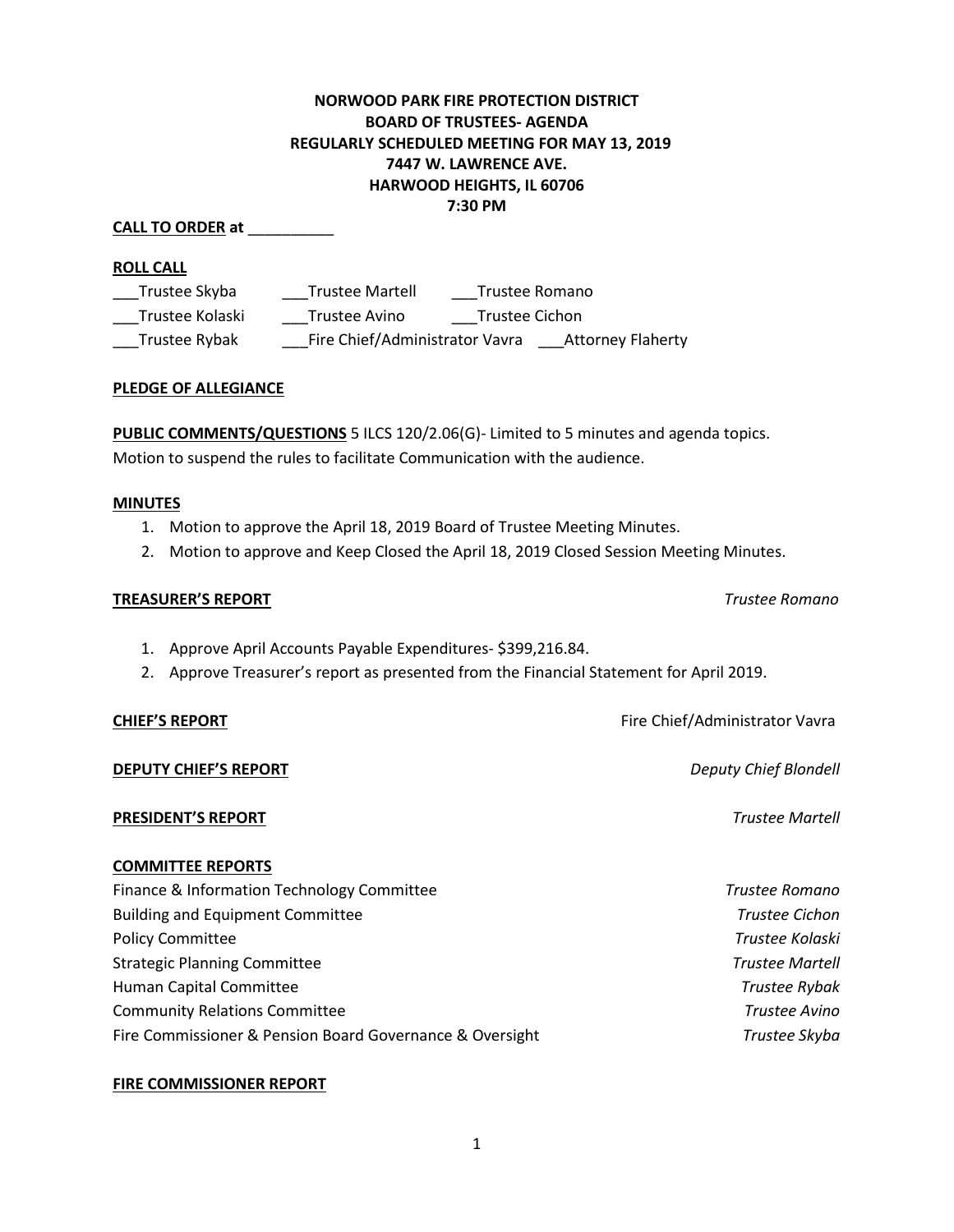# **ATTORNEY REPORT**

## **OLD BUSINESS**

*Review, discuss, and/or take action on matters relative on the following:*

## **NEW BUSINESS**

*Review, discuss, and/or take action on matters relative on the following:*

- 1. Motion to approve Lauterbach and Amen, LLP to provide monthly accounting assistance to the Norwood Park Fire Protection District for fiscal year ended June 30, 2020 at a cost of \$1,127 per month and year- end audit support for fiscal year June 30, 2020 at a cost of \$1,105.
- 2. Motion to approve the reappointment of Demetrius "Jimmy" Mougolias as Fire Commissioner of the Norwood Park Fire Protection District for a three-year term, from June 1, 2019 to May 31, 2022.
- 3. Motion to approve the purchase and installation of a Microwave- MM from Chicago Communication at a cost of \$32,231.00
- 4. Motion to approve the purchase and installation of a Base Radio (to be installed at Norridge Water Tower) from Chicago Communication at a cost not to exceed \$20,000.
- 5. Motion to approve the purchase the and installation of Toughbook Computers and Mounts from CDS at a cost not to exceed \$26,000. Units to be installed in the Command Vehicle, Engine, and two Ambulances.
- 6. Motion to approve the Vehicle Software for reporting/dispatch/etc. from ID Networks at a cost not to exceed \$21,000.
- 7. Motion to approve the purchase of 2 computers, printers, scanners and UPS units from Blue Collar Computer (BCC) at a cost not to exceed \$4,000.
- 8. Motion to approve the remodel of 8 small bathrooms at a cost of \$10,000. Work to be performed by employees.
- 9. Motion to approve the purchase and installation of flooring in the Commander's, Lieutenant's, and Senior's living quarters by Pauls Hardwood at a cost not to exceed \$7,000.
- 10. Motion to begin the hiring process (background, polygraph, psych, and medical) for the next candidate on the entry level firefighter eligibility list.
- 11. Motion to ratify the following purchase(s):

-**A-1** in the amount of \$4,475.34 for the preventative maintenance/repairs to #108, #109, #111, and #112.

- **Adams Brothers Garage Door** in the amount of \$1,700.00 for the repair of overhead door #6. -**Emergency Vehicle Service Inc**. in the amount of \$5,698.32 for preventative maintenance on Engine 102.

1. **CLOSED SESSION**- if necessary. Pursuant to Section (2)(c)(1) of the Open Meetings Act (to discuss the appointment, employment, compensation, discipline, performance or dismissal of specific employees of the public body); and/or section (2)(c)(11) of the Act (pending, probable or imminent litigation).

TIME IN\_\_\_\_\_\_\_ TIME RETURN\_\_\_\_\_\_\_